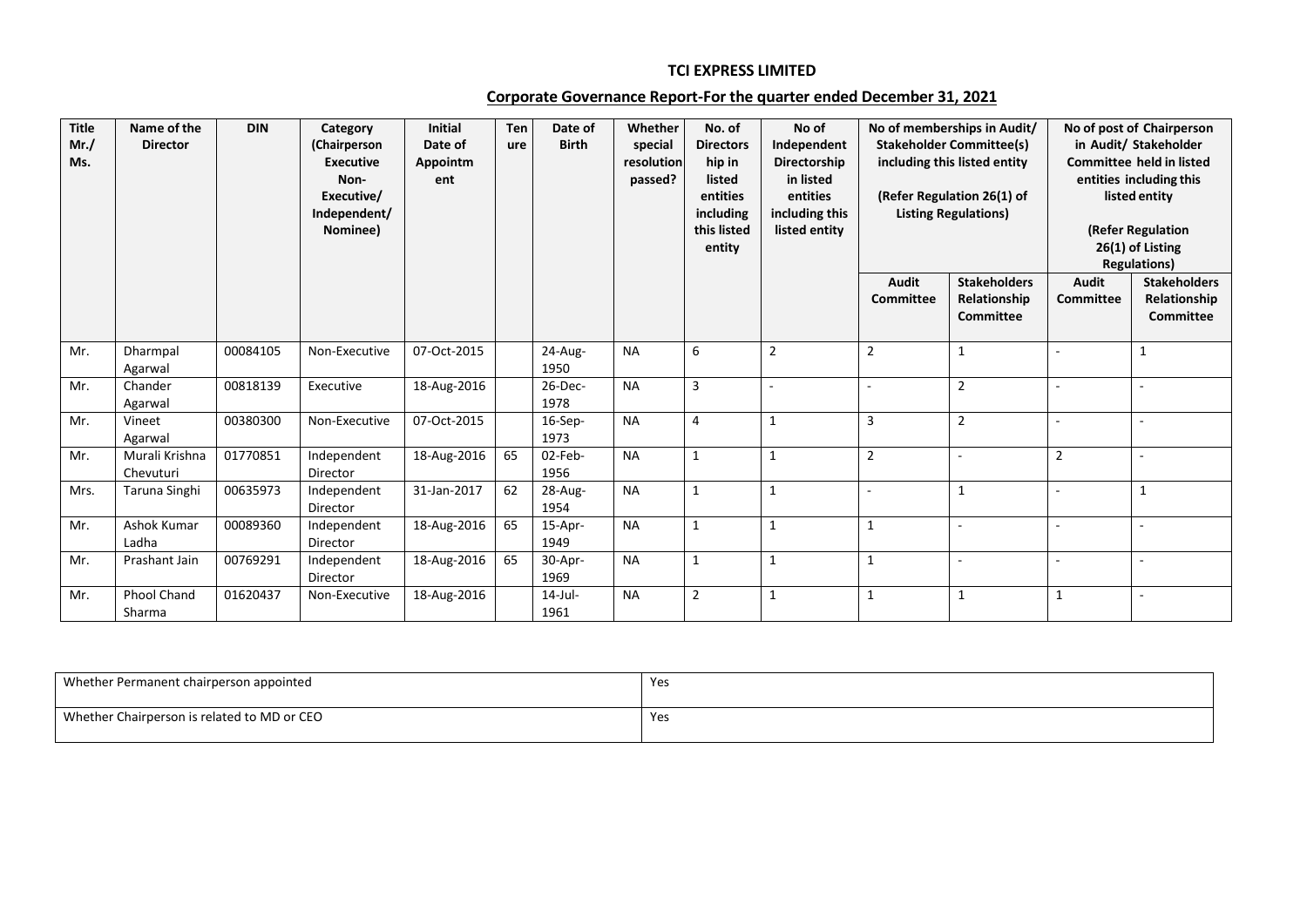| <b>Composition of Committees</b><br>I) |                                    |                        |                              |                             |                        |                         |                  |  |  |
|----------------------------------------|------------------------------------|------------------------|------------------------------|-----------------------------|------------------------|-------------------------|------------------|--|--|
| Sr.                                    | <b>Name of the Committee</b>       | <b>Whether Regular</b> | <b>Name of the Director</b>  | Category                    | Chairperson/Membership | <b>Appointment Date</b> | <b>Cessation</b> |  |  |
| No.                                    | chairperson appointed              |                        |                              |                             |                        |                         | Date             |  |  |
|                                        | <b>Audit Committee</b>             | Yes                    | Mr. Murali Krishna Chevuturi | Independent Director        | Chairperson            | 29-Sep-2016             |                  |  |  |
|                                        |                                    |                        | Mr. Ashok Kumar Ladha        | Independent Director        | Member                 | 29-Sep-2016             |                  |  |  |
| 3                                      |                                    |                        | Mr. Prashant Jain            | Independent Director        | Member                 | 29-Sep-2016             |                  |  |  |
| 4                                      |                                    |                        | Mr. Vineet Agarwal           | Non-Executive               | Member                 | 29-Sep-2016             |                  |  |  |
|                                        |                                    |                        |                              |                             |                        |                         |                  |  |  |
|                                        | <b>Nomination and Remuneration</b> | Yes                    | Mr. Ashok Kumar Ladha        | <b>Independent Director</b> | Chairperson            | 29-Sep-2016             |                  |  |  |
|                                        | Committee                          |                        | Mr. Dharmpal Agarwal         | Non-Executive               | Member                 | 29-Sep-2016             |                  |  |  |
| 3                                      |                                    |                        | Mr. Murali Krishna Chevuturi | Independent Director        | Member                 | 29-Sep-2016             |                  |  |  |
| 4                                      |                                    |                        | Mr. Prashant Jain            | Independent Director        | Member                 | 29-Sep-2016             |                  |  |  |
|                                        |                                    |                        |                              |                             |                        |                         |                  |  |  |
|                                        | <b>Stakeholder's Relationship</b>  | Yes                    | Mrs. Taruna Singhi           | <b>Independent Director</b> | Chairperson            | 31-Jan-2017             |                  |  |  |
|                                        | <b>Committee</b>                   |                        | Mr. Phool Chand Sharma       | Non-Executive               | Member                 | 29-Sep-2016             |                  |  |  |
| 3                                      |                                    |                        | Mr. Vineet Agarwal           | Non-Executive               | Member                 | 29-Sep-2016             |                  |  |  |
|                                        |                                    |                        |                              |                             |                        |                         |                  |  |  |
|                                        | <b>Risk Management Committee</b>   | Yes                    | Mr. Prashant Jain            | Independent Director        | Chairperson            | 19-May-2021             |                  |  |  |
|                                        |                                    |                        | Mr. Phool Chand Sharma       | Non-Executive               | Member                 | 30-Jul-2019             |                  |  |  |
|                                        |                                    |                        | Mr. Chander Agarwal          | Executive                   | Member                 | 30-Jul-2019             |                  |  |  |
| 3                                      |                                    |                        | Mr. Mukti Lal                | Member-CFO                  | Member                 | 30-Jul-2019             |                  |  |  |

| Meeting of Board of Directors      |                                    |                                     |                          |                       |                                 |  |  |
|------------------------------------|------------------------------------|-------------------------------------|--------------------------|-----------------------|---------------------------------|--|--|
| Date(s) of Meeting (if any) in the | Date(s) of Meeting (if any) in the | Whether requirement of<br>Number of |                          | Number of Independent | Maximum gap between any two     |  |  |
| previous quarter                   | relevant quarter                   | Quorum met                          | <b>Directors present</b> | Directors present     | consecutive (in number of days) |  |  |
| 28-Jul-2021                        | 22-Oct-2021                        | Yes                                 |                          |                       | 85                              |  |  |

| III)<br><b>Meeting of Committee</b>                            |                                                      |                                        |                                                    |                                                                           |                                                                |  |  |  |
|----------------------------------------------------------------|------------------------------------------------------|----------------------------------------|----------------------------------------------------|---------------------------------------------------------------------------|----------------------------------------------------------------|--|--|--|
| Date(s) of meeting of the committee<br>in the relevant quarter | <b>Whether requirement of Quorum</b><br>met (Yes/No) | <b>Number of Directors</b><br>present* | <b>Number of independent</b><br>directors present* | Date(s) of meeting during<br>of the committee in the<br>previous quarter* | Maximum gap between any two<br>consecutive (in number of days) |  |  |  |
| <b>Audit Committee</b>                                         |                                                      |                                        |                                                    |                                                                           |                                                                |  |  |  |
| 22-Oct-2021                                                    | Yes                                                  |                                        | 28-Jul-2021                                        |                                                                           | 85                                                             |  |  |  |
| <b>Stakeholders Relationship Committee</b>                     |                                                      |                                        |                                                    |                                                                           |                                                                |  |  |  |
| 22-Oct-2021                                                    | Yes                                                  |                                        |                                                    | 28-Jul-2021                                                               | 85                                                             |  |  |  |
| <b>Risk Management Committee</b>                               |                                                      |                                        |                                                    |                                                                           |                                                                |  |  |  |
| 22-Oct-2021                                                    | Yes                                                  |                                        |                                                    |                                                                           |                                                                |  |  |  |
| * Details of relevant quarter to be provided                   |                                                      |                                        |                                                    |                                                                           |                                                                |  |  |  |

\* Details of relevant quarter to be provided